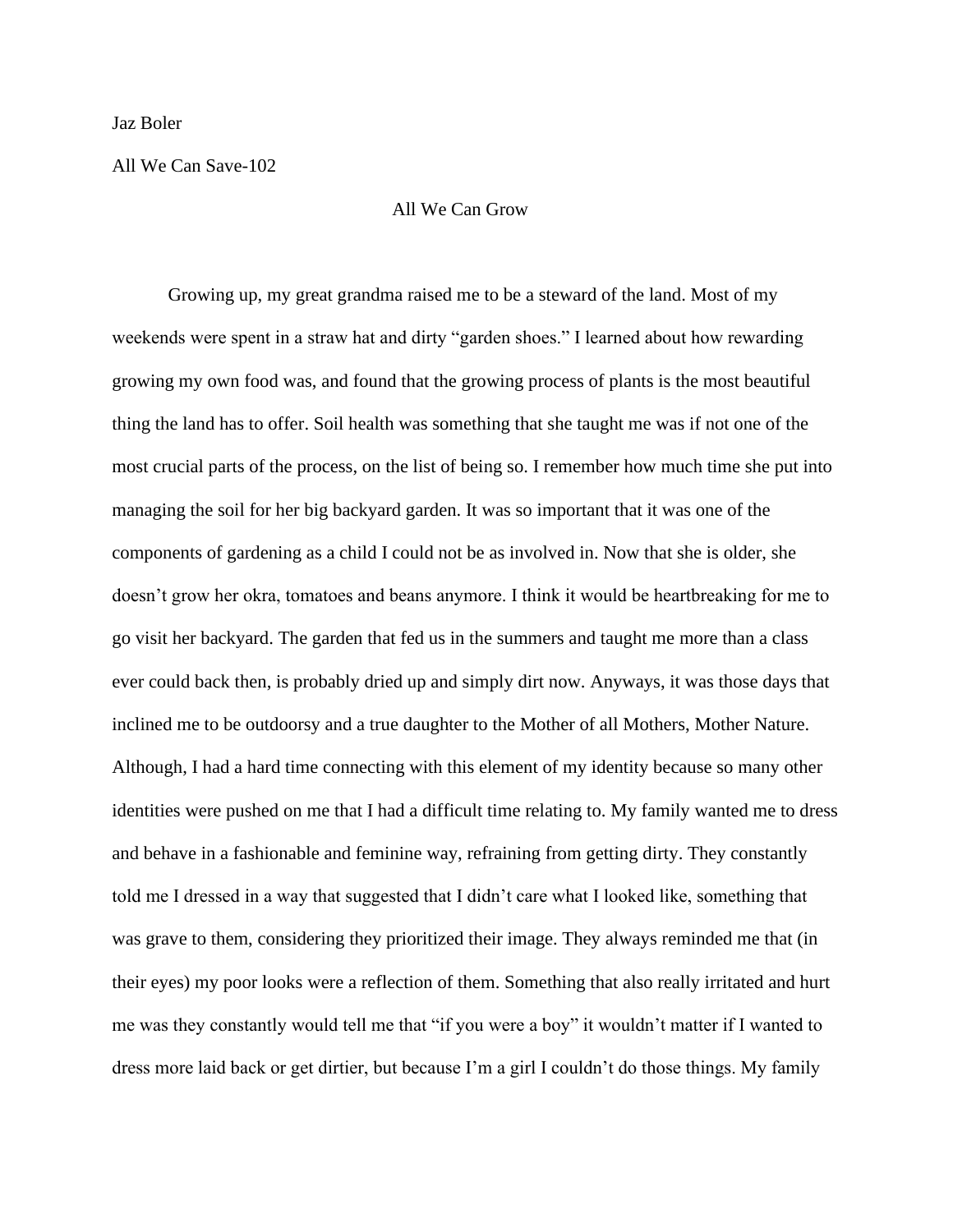fed into stereotypes that deepens the gap between boys and girls, that allows boys to go through life more comfortably than girls. They constantly talked down on black people and referred to the low-income, predominately black and brown areas as the "ghetto" "bad" areas. They talked down on black people and reinforced common stereotypes in conversation. This is just one example of an element of my life that made growing up really hard for me. Navigating my way through my identity has been a difficult journey as I've grown up being taught certain things, but the entire time not relating to it.

A huge part of the climate crisis is addressing social disparities, dissipating stereotypes, and encouraging everyone to embrace their true identities without substantial distraction from the material world. Technology, social media, and out-dated, ignorant stereotypes only push us further and further away from connecting with the natural world. When a girl is taught she needs to be feminine and not dirty, she is naturally distanced from the great outdoors. When people of color are stuck in generational poverty, they're excluded from decision making, healthy environments, and accessible healthy food. When people are encouraged to embrace their identities without direct influence from the material world, they're able to have a clearer vision of what's important to access healthy, fulfilling lives. Of which, must include sustainable living for a healthy, fulfilling planet.

A documentary I watched recently, called "Seaspiracy," unravels the many elements to commercial fishing that are directly related to our survival. It was the most informative, jawdropping film I have ever seen and I noticed afterwards just how much my understanding of climate change has shaped my day-to-day life. I watched the film with a boy I had really come to like in a romantic way. Towards the end of the film I was almost on my toes eager to ask him what he took away from it. We had spent everyday together laughing, loving, and creating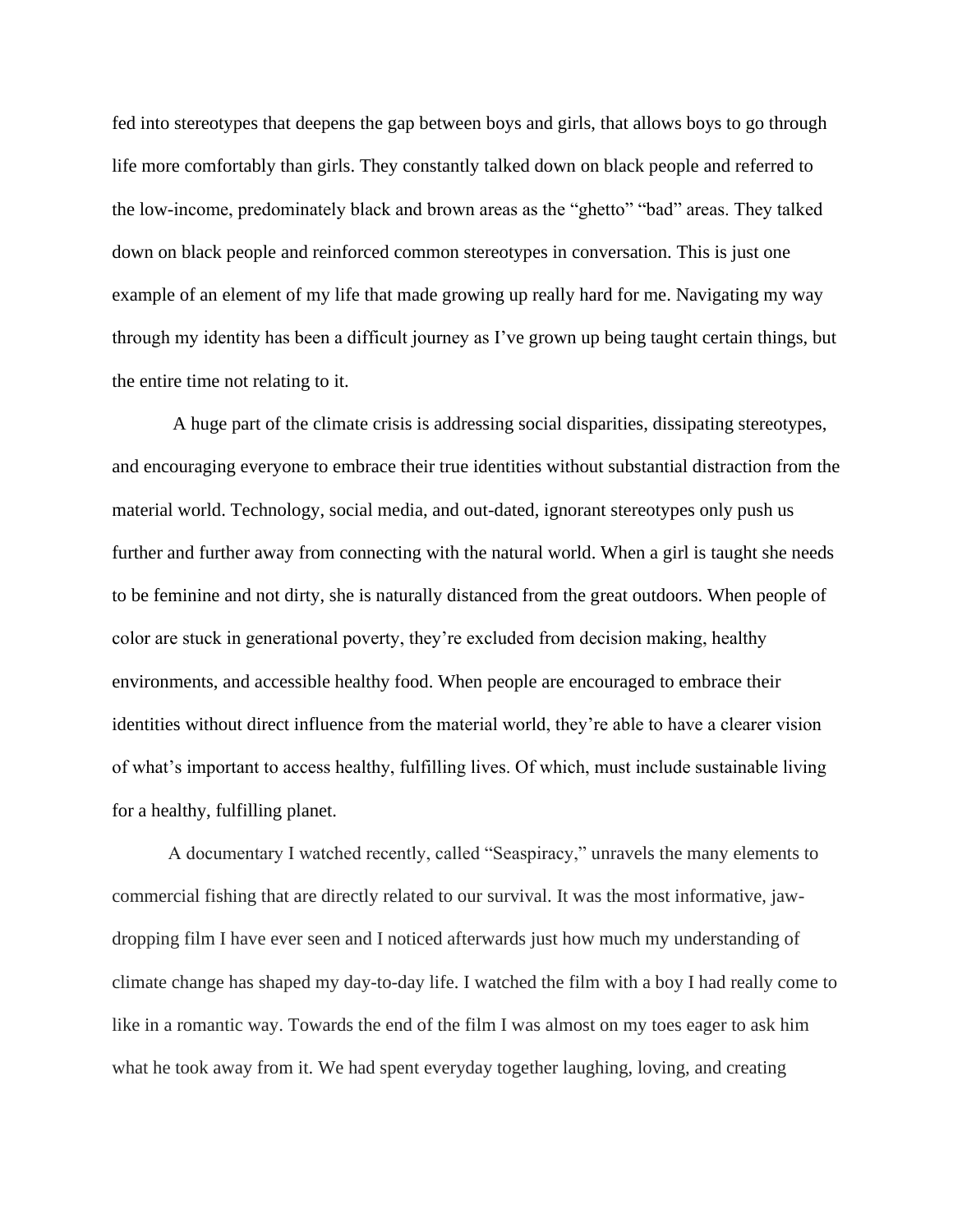memories with our dogs. I loved having him around and he held such a special place in my heart but suddenly it seemed like all of that fled when he responded, "It was informative but…" and basically explained although it was interesting and informative it did not mean or speak much to him. I responded, "what is information without challenge?" I went back and forward with him pleading for him to just want to make a change even if that meant consuming less fish, or at least admitting that he should. He continued with a "they need to stop" it's their fault" and maintained the mental block connecting him to them. I thought why would they stop getting richer, if we're not giving them a reason to and I thought about all the men I've spoken to that have this same stubborn mentality. I really reflected on this conversation with my roommate and we talked about the power of being a woman. That women have a more proactive approach to climate change, that women are more likely to choose majors that reflect their passion compared to men who tend to lean towards capital-centered majors, that there is a line connecting the patriarchy to colonialism to capitalism, it's insane. But we ended our conversation concluding we can't accept the "fuck men" mentality.

A lot of climate work is unconditioning. I learn through observation and unravelling. I've been wondering why men always have the upperhand in frustration but now I know that in order to push for change, I have to work with everyone that I can to break down the patriarchy that holds down both women and men through toxic masculinity. One of the biggest things I have picked up from being in college is just how conditioned we all are. I am thankful that my major has challenged me to be a critical thinker and question all that has been presented to me. The conditioning I have experienced has really shaped how I see the world around me and come to understand myself as well. I am an abolitionist. Addressing climate action has guided me down a path of discovery and the more I discover and question, the more I see how clearly